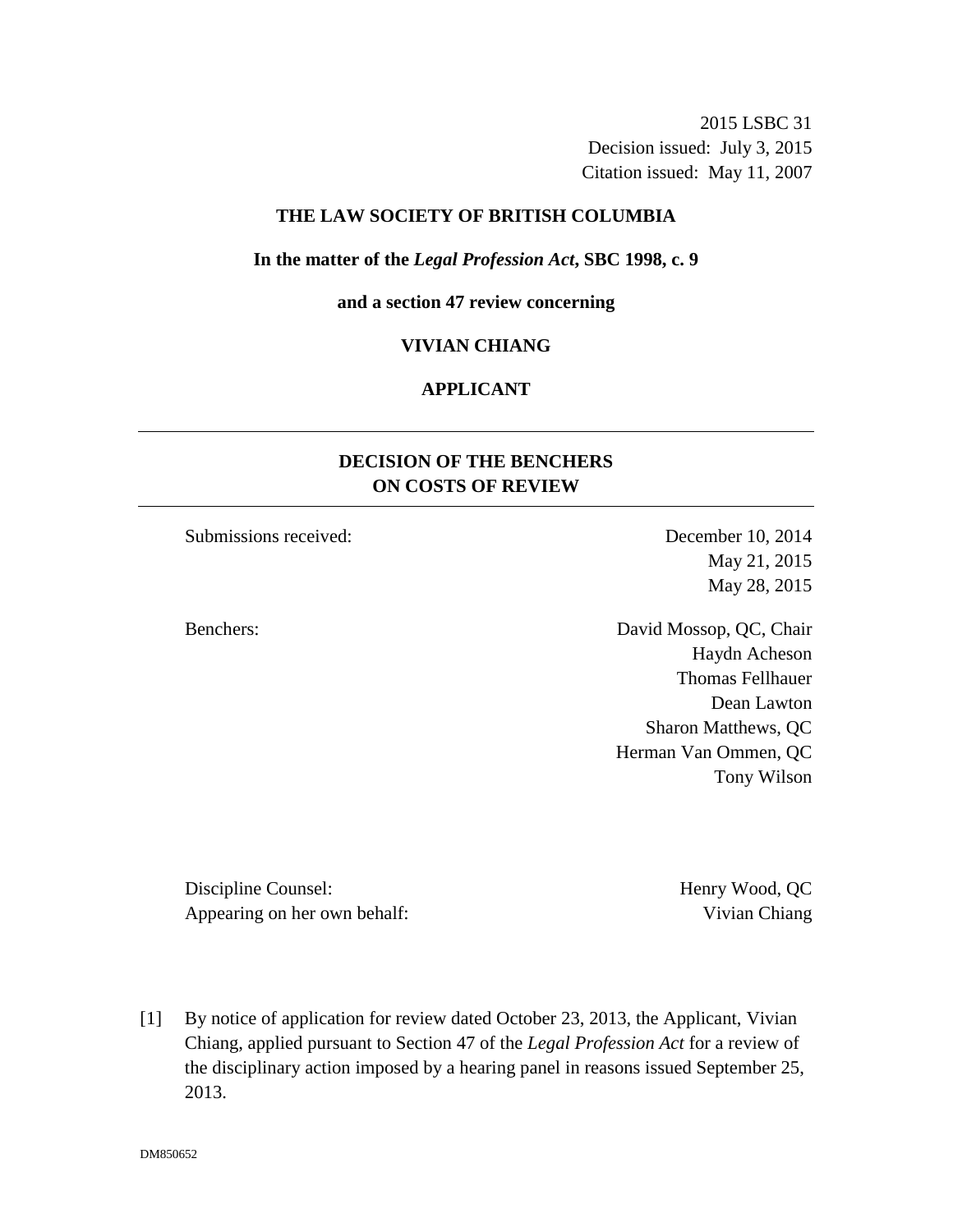- [2] The review was held before us on September 12, 2014.
- [3] In our decision dated November 10, 2014, we decided that the disciplinary action imposed by the hearing panel was appropriate, and we dismissed Ms. Chiang's application for review with costs.
- [4] In our decision we advised that the parties were at liberty to make submissions in writing on costs.
- [5] On December 10, 2014, counsel for the Law Society provided a written submission on costs (the first Law Society submission). The first Law Society submission included a bill of costs which totalled \$12,365.21.
- [6] Ms. Chiang did not provide a reply or any written submission on costs at that time.
- [7] We reviewed the Law Society's submission on costs, and we queried a claim for 5 units for:
	- a) Preparation and delivery of written submissions for Review: November 18, 2013 (submission to Executive Director re informal resolution (R. 3-5.1 applicability);
- [8] This time was included for dealing with Ms. Chiang's application to the Executive Director of the Law Society to exercise his discretion to resolve a complaint by informal means under Rule 3-5.1.
- [9] Rule 3-5.1 says:

The Executive Director may, at any time, attempt to resolve a complaint through mediation or other informal means.

- [10] Ms. Chiang's request related to the decision of the hearing panel referred to in paragraph [1] above that was under review by us. The Executive Director did not accept Ms. Chiang's request.
- [11] We asked the Law Society to exclude this time and then invited both the Law Society and Ms. Chiang to provide their submissions.
- [12] Ms. Chiang provided written submissions dated May 21, 2015. The Law Society provided its written reply on May 28, 2015 (the second Law Society submission).
- [13] The second Law Society's submission included an amended bill of costs which excluded the 5 units related to Ms. Chiang's request under Rule 3-5.1. The